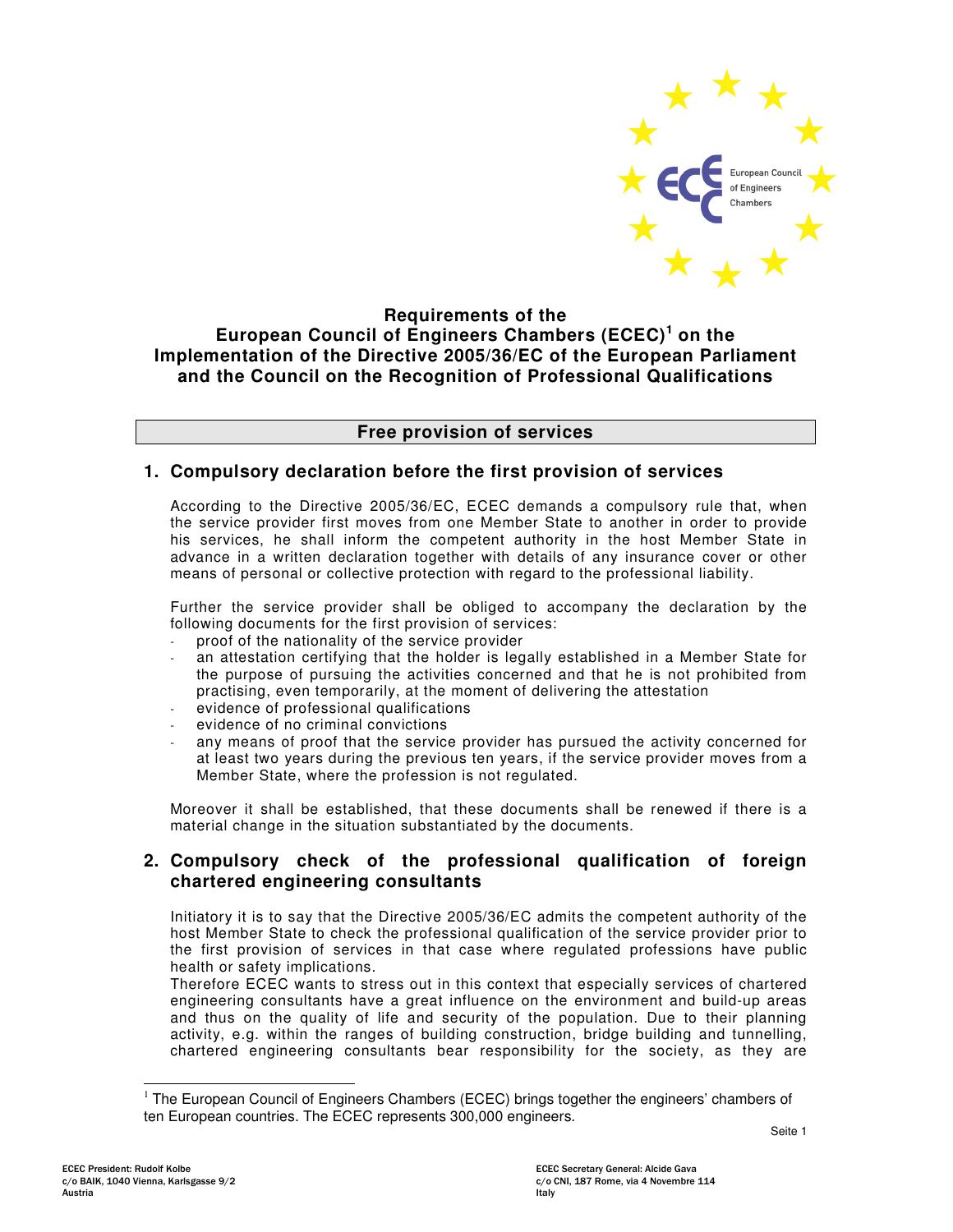responsible for life, limb and health of human beings. An inappropriate quality might cause threats for clients, users and the public, especially since planning faults have substantial effects on the individual as well on the general public.

For the reasons specified above a check of the professional qualification through the competent authority shall be established in order to guarantee that health and safety implications of the recipients of services will never be affected.

### **3. Compulsory temporary registration with a professional body**

ECEC welcomes a temporary registration of the service provider with a professional body of the host Member State in which he intends to provide his services.

# **4. Compulsory information to be given to the recipients of the service**

As the Directive 2005/36/EC leaves it to the Member States to implement the following regulations, ECEC highly welcomes provisions binding the service provider to furnish the recipient of the service with the following information, especially for reasons of the consumer protection:

- the register in which the service provider is registered, his registration number, or equivalent means of identification contained in that register
- the name and address of the competent supervisory authority if the activity is subject to authorisation in the Member State of establishment
- any professional association or similar body with which the service provider is registered
- the professional title or, where no such title exists, the formal qualification of the service provider and the Member State in which it was awarded
- the VAT identification number
- details of any insurance cover or other means of personal or collective protection with regard to professional liability

### **Freedom of Establishment**

### **5. Compulsory submission of documents and certificates with an application for establishment**

ECEC demands the establishment of a compulsory submission of the following documents and certificates of chartered engineering consultants applying for establishment:

- proof of the nationality of the person concerned
- copies of the attestations of professional competence or of the evidence of formal qualifications giving access to the profession in question
- precise details concerning the education and training units in order to detect substantial differences to the training required in the host Member State
- proof from the competent authority in the home Member State that the service provider is of good character or repute and that he has not been declared bankrupt; proof, that the competent authority does not suspend or prohibit the pursuit of that profession in the event of serious professional misconduct or a criminal offence. These documents shall not be more than three months old by the date on which they are submitted. The competent authority of the home Member State must provide the documents required within a period of two months.

Where these documents of the competent authorities of the home Member State not be issued, such documents shall be replaced by a declaration on oath - or, in States where there is no provision for declaration on oath, by a solemn declaration - made before a competent judicial or administrative authority.

an attestation issued by the banks and insurance undertakings of another Member State concerning the proof of the applicant's financial standing and the proof that the applicant is insured against the financial risks arising from their professional liability.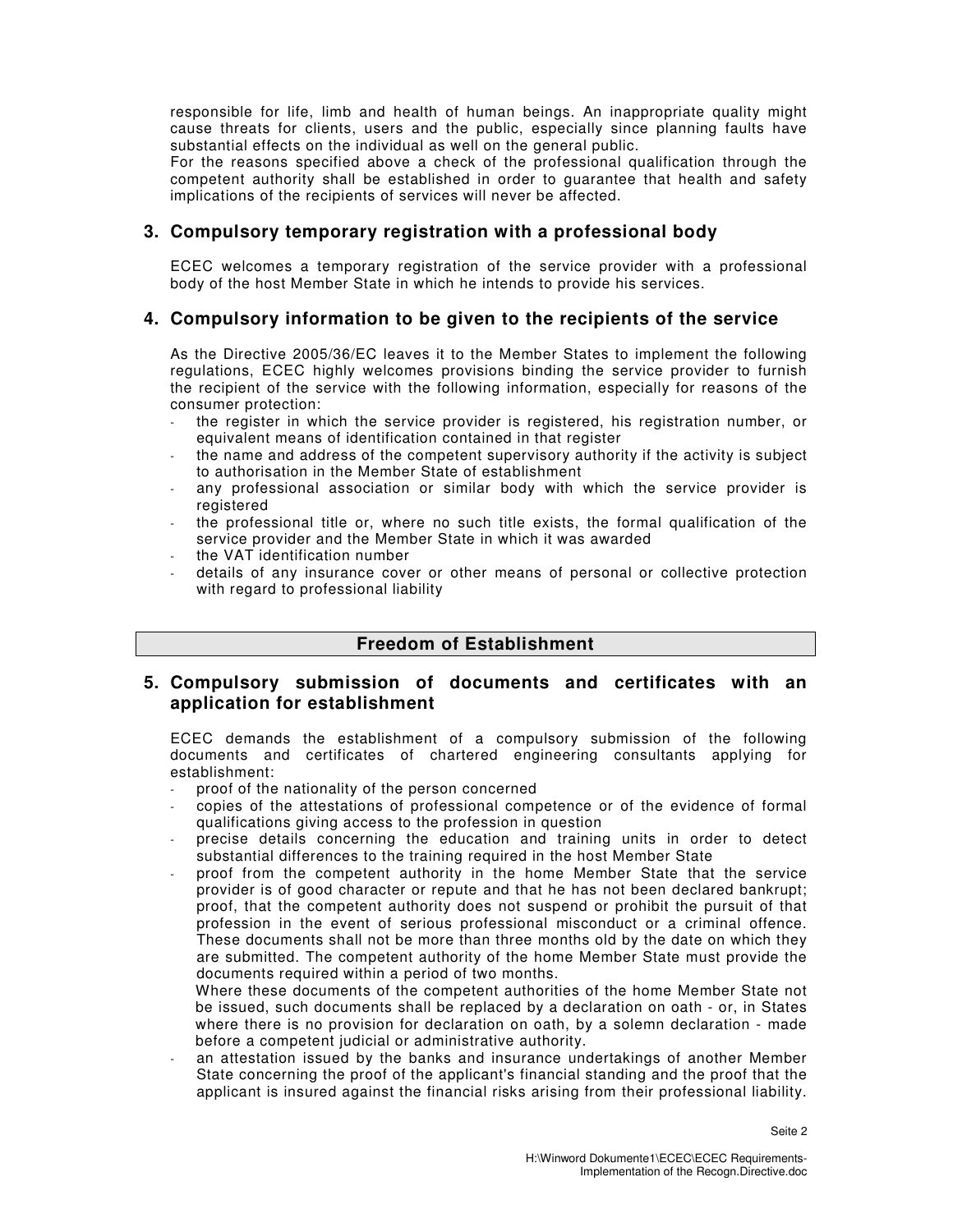These documents shall not be more than three months old by the date on which they are submitted.

## **6. Levels of qualifications of chartered engineering consultants**

Article 11 lit e (level 5) of the Directive 2005/36/EC demands a diploma certifying that the holder has successfully completed a post-secondary course of at least four years' duration at a university or establishment of higher education or another establishment of equivalent level and, where appropriate, that he has successfully completed the professional training required in addition to the post-secondary course.

Chartered engineering consultants have to be classified however in the highest level because the professional qualification demands a successful completion of a training at a university or establishment of higher education plus a three years work practice and a professional exam.

Therefore all EAA-chartered engineering consultants have to fulfil all requirements of the level 5.

### **7. Determination of compulsory compensation measures**

The Directive 2005/36/EC only determines either the completion of an adaptation period of up to three years or an aptitude test

- if the duration of the training of which he provides evidence is at least one year shorter than that required by the host Member State or
- the training he has received covers substantially different matters than those covered by the evidence of formal qualifications required in the host Member State or
- the regulated profession in the host Member State comprises one or more regulated professional activities which do not exist in the corresponding profession in the applicant's home Member State. This difference shall consist in specific training which is required in the host Member State and which covers substantially different matters from those covered by the applicant's attestation of competence or evidence of formal qualifications.

It may be verified for the profession of chartered engineering consultants if it is possible to derogate from the principle of the right of the applicant to choose between an adaptation period and an aptitude test. In that case the host Member State shall stipulate an aptitude test.

### **8. Confirmation of the authenticity of the attestations from chartered engineering consultants in the procedure of establishment**

ECEC requires regulations that in the event of justified doubts the competent authorities of the host Member State may require confirmation of the authenticity of the attestations and evidence of formal qualifications awarded in that other Member State.

# **General Provisions**

### **9. Use of academic titles – compulsory additional details**

ECEC welcomes the implementation of regulations, that the title has to be followed by the name and address of the establishment or examining board which awarded it. Moreover it shall be required that where an academic title of the home Member State is liable to be confused in the host Member State with a title which, in the latter Member State, requires supplementary training not acquired by the beneficiary, the applicant shall use the academic title of the home Member State in an appropriate form.